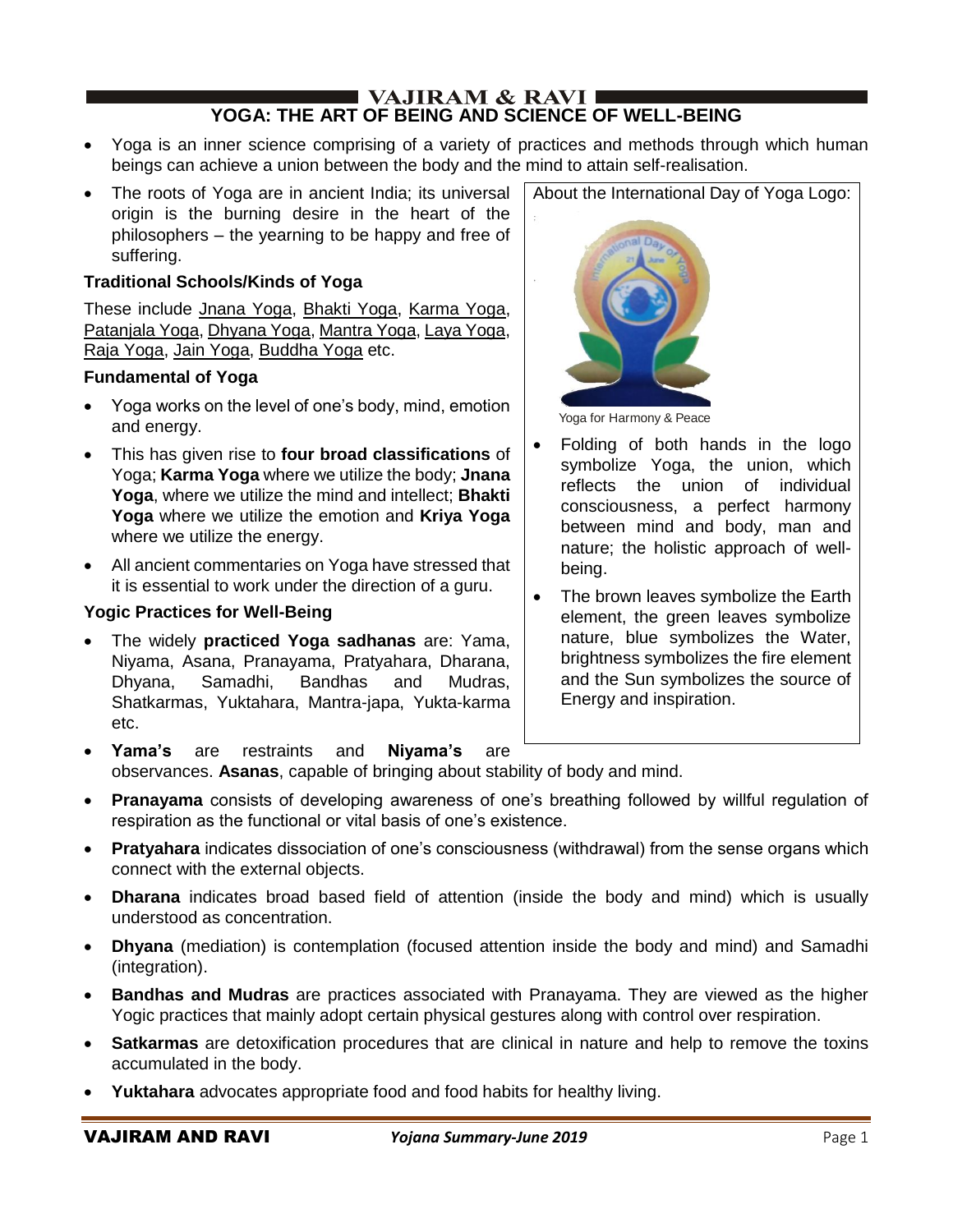### **How Yoga Works**

- **1.** Cleanses the accumulated toxins and generates a sense of relaxed lightness.
- **2.** Creates positive antioxidant enhancement thus neutralizing free radicals while enabling a rejuvenative storehouse of nutrients packed with life energy to work on anabolic, reparative and healing processes.
- **3.** Physical balance and a sense of ease with oneself enhance mental/emotional balance and enable all physiological processes to occur in a healthy manner.
- **4.** Improves control over autonomic respiratory mechanisms though breathing patterns that generate energy and enhance emotional stability.
- **5.** Focuses the mind positively on activities being done, enhances energy flow and results in healthy circulation to the different body parts and internal organs.
- **6.** Enhance our pain threshold and coping ability in responding to external and internal stressors.
- **7.** Enhances self-confidence and internal capacities through the cultivation of right attitudes towards life and moral-ethical living.
- **8.** In addition to its preventive and restorative capabilities, Yoga also aims at promoting positive health that will help us to tide over health challenges that occur during our lifetime.

### **PROMOTION OF YOGA**

- **UNESCO inscribed Yoga** in the representative list of **Intangible Cultural Heritage** of Humanity during the 11 th session of the held in Addis Ababa, Ethiopia in December 2016.
- Inclusion of Yoga in National Health Policy 2017:
- **Yoga in School Curriculum**: Yoga Education was made compulsory by National Council for Teachers Education (NCTE).
- **Yoga Certification Board**: Established by Ministry of AYUSH.
- UGC has established **Yoga Departments in Six Central Universities** and framed Standard Yoga Syllabi for various courses.
- Ministry of External Affairs (MEA) under auspices of Indian Council for Cultural Relations (ICCR) also deputes Yoga teachers to Indian Missions for imparting training to local students and teachers.
- The ICCR signed and MoU with Yunnan Minzu University, China for establishment of Yoga College named "**India-China College of Yoga**".
- Yoga Olympiad: NCERT has taken the initiative of "YOGA OLYMPIAD" for School Children.
- Morarji Desai National Institute of Yoga (MDNIY), Ministry of AYUSH, Govt. of India has introduced Yoga training to Central Armed Police Force (CAPF).
- PM Awards on IDY: Four awards, Two National and Two International, have been announced in the field of Yoga.
- National AYUSH Mission: It inter-alia makes provision for the following
- ✓ Upgradation of exclusive State Government AYUSH Hospitals and Dispensaries including Yoga.
- ✓ Setting up to upto 50 bedded integrated AYUSH Hospital including Yoga.
- $\checkmark$  Under the flexible components of the scheme of NAM, Provision has been made for Grant-in-aid to the Yoga Wellness centers.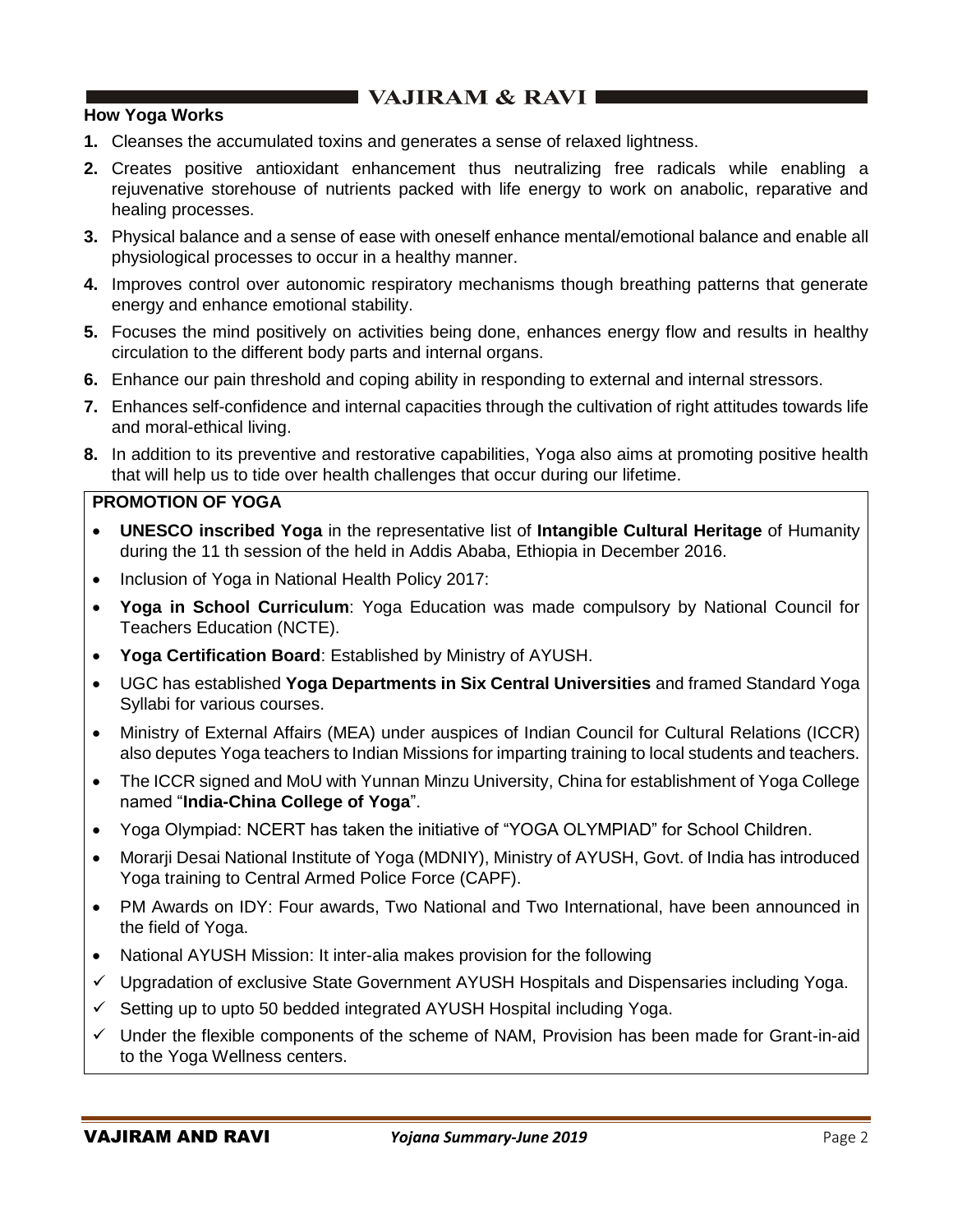### **Conclusion**

As medicine experiences an explosion in its knowledge-base and genomic medicine opens a whole new approach to medical care, there seems to be an insatiable desires for ancient philosophies and approaches to medical care by the general public. Yoga is proving to be the most desirable traditional system of health and well-being in the present scenario.

## **YOGA AND MENTAL HEALTH**

- The Word "yoga" comes from a **Sanskrit root "yuj"** which means 'union' or 'to yoke'or 'to join'.
- This union is the merger of the individual consciousness with the universal one, through the proper performance of duties in everyday life
- Yoga is described as a holistic health system in the *Yoga Sutras,* **credited to Patanjali**.
- Yoga is a **life style rather than just asana/pranayama**.

#### **Difference between Yoga and Exercise**

- One of the important differences is that in yoga there is always a synchronization between body movements and breathing along with awareness of self.
- Also, in exercise, movements are dynamic, speedy and isotonic whereas in asanas it is steady, slow and isometric.
- During exercise, there is increase in heart rate, blood pressure, respiratory rate and basal metabolic rate whereas in yoga all these parameters decrease.

#### **Yoga and Mental Health**

- Yoga practice has been reported to help depressive symptoms since a long time. It lifts the mood and improves interest in activities, attention/concentration/memory, sleep and appetite.
- It has been found to have effect on the **cognitive/behavioural** aspects due to its mindfulness component.
- Yoga has been used as sole treatment for patients with mild to moderate depression in several recent studies in India and abroad.
- In patients with psychotic disorders such as schizophrenia, yoga practices has been shown to improve socialization, motivation to do activities, occupational functioning, ability to recognize others emotions/feelings and cognitive abilities. This is probably brought about by the **increase in the 'cuddle hormone'**, namely oxytocin, by yoga.
- Yoga holds promise as a complementary therapy in cases of tobacco, alcohol and opioid dependence.
- The systematic methods of concentration taught in yoga practice have been thought to potentially help reduce attention deficits.

#### **Conclusion**

- Current research evidence suggests that yoga can be used as an add-on therapy or in some instances as a sole therapy or in some instances as a sole therapy for psychiatric disorders as well.
- It not only improves the symptoms, but brings about holistic change in an individual.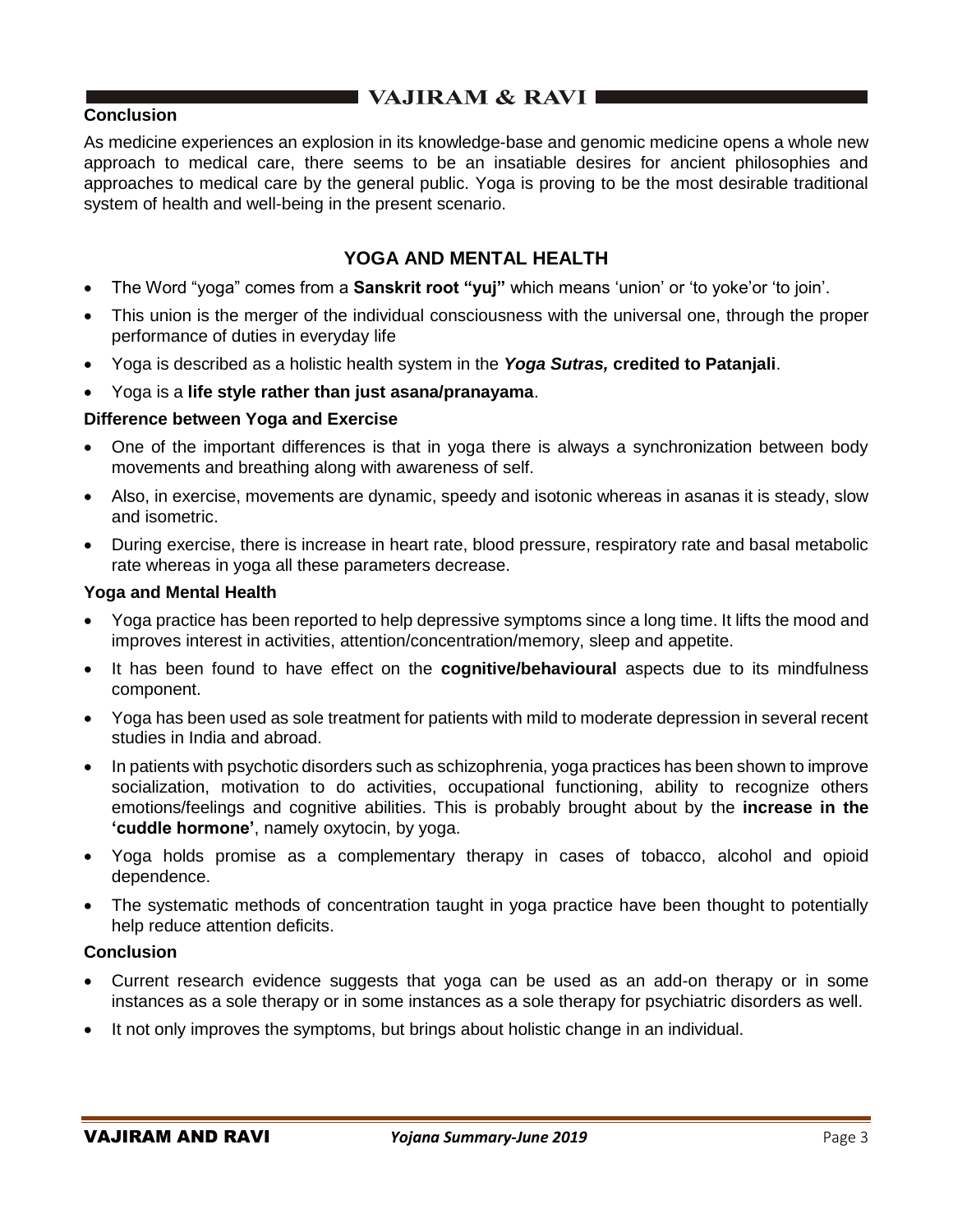### I VAJIRAM  $\&$  RAVI $\blacksquare$ **YOGA FOR LIFESTYLE CHANGES**

- Bad lifestyle can raise levels of cortisol secreted in adrenal gland which in turn affect the secretion of dopamine, the mood elevating hormone in the brain.
- **Over secretion of cortisol** trigger physiological changes such as spikes in blood pressure, heart rate and blood sugar. Yoga is a way of life and the main remedy for all sufferings.
- According to the **2019 edition of the Bloomberg Healthiest Country Index**, India is placed at **120th rank** among 169 countries related to measures such as mortality by communicable and noncommunicable diseases and life expectancy.
- India **spends less per person** in comparison to US. Sri Lanka, Bangladesh and Nepal ranked better then India.
- Physical inactivity is now identified as the fourth leading risk factor for global mortality.
- Unhealthy diet was the second biggest factor in India driving most deaths and disability combined, after malnutrition. Food borne diseases cost India \$15 billion.

# **ALTERNATIVE SYSTEMS OF MEDICINE IN INDIA: AN OVERVIEW**

- Traditional Medicines (TM) along with Complementary Medicine (CM) and Alternative Medicine (AM) are terminologies that are often used interchangeably for a broad range of healthcare practices, theory, service delivery and systems in both Eastern and Western parts of the world.
- These systems, all put together are referred to as **Traditional and Complementary Medicine** (T & CM).

## **Evolution of Medicine since Ancient Times**

- Medicine in ancient form was practiced in all societies and civilizations and is referred to and recognized by the names of the civilization.
- The early medicine practices, around 3000 BC to 3500 BC, started independently in every culture, which then started influencing each other starting 200 BC, with a major convergence around 800 AD onwards with the evolution of Arab medicine. The dawn of scientific or modern medicine started in the mid of the 15<sup>th</sup> century.
- In the mid of the twentieth century, the stream of medicine based upon the concept of 'treatment of diseases by use of a drug which produces a reaction that itself neutralizes the disease condition of disease-causing agents' started getting popular and is now known as Allopathy or Allopathic Medicine.

## **India and Alternative System of Medicine**

- The **first full-fledged department** for Indian Systems of Medicine and Homeophathy (ISM&H) was created under the Ministry of Health and Family Welfare, Government of India. In March 1995.
- This department was, in November 2003, renamed as **Department of Ayurveda, Yoga and Nauropathy, Unant, Siddha and Homeopathy (AYUSH)**.
- A fully independent **Ministry of AYUSH** was formed in November 2014. In 2002, the Government of India also formulated the **National Policy on Indian System of Medicine and Homeopathy**.
- The current **National Health Policy of India** has proposed functional linkages of AYUSH at all levels of health systems, including service delivery as well as work force.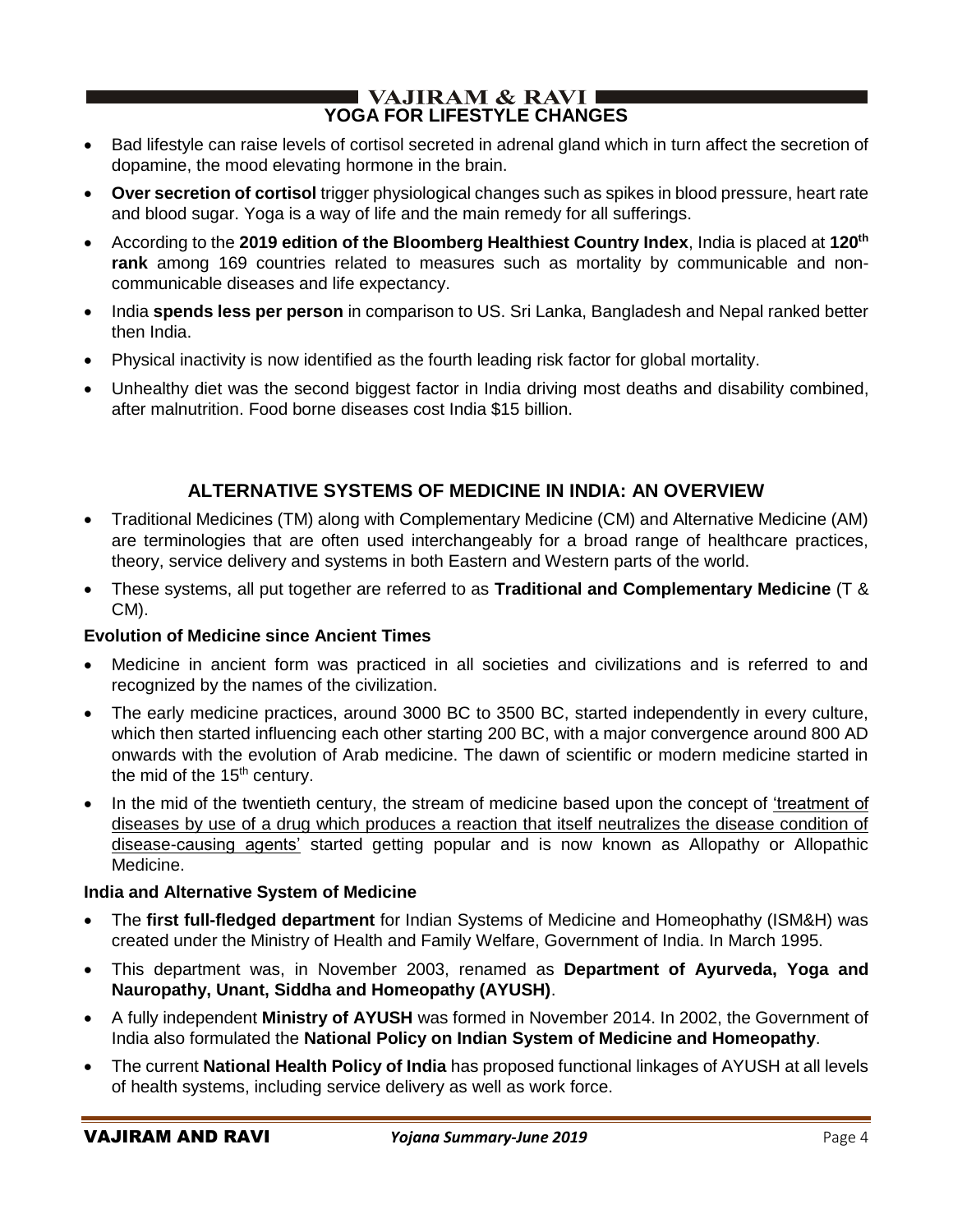# I VAJIRAM & RAVI ∎

### **Traditional and Complementary Medicine-Definitions**

- o **Traditional Medicine (TM):** The sum-total of the knowledge, skill and practices based on the theories, beliefs and experiences indigenous to different cultures, whether explicable or not, used in maintenance of health as well as in the prevention, diagnosis, improvement or treatment of physical and mental illness.
- o **Complementary Medicine (CM) or Alternative Medicine (AM):** A broad set of healthcare practices that are not part of that country's own tradition or conventional medicine and area not fully integrated into the dominant healthcare system.
- o **Traditional and Complementary Medicine (T&CM):** T&CM merges the terms TM and CM, encompassing products, practices and practioners.

#### **Evolution of Medicine Since Antiquity**

- **Indian Medicine:** Medicine in India originated around 3000BC, when the practice of Ayurveda is considered to have started. In addition, the **Siddha system of medicine** is also Indian in origin.
- **Atreya, Charaka and Sushruta** are the famous name in the field of early medicine in India.
- **Atreya** (about 800 BC) is considered as the **first great Indian physician** and teacher.
- **Charaka (200 AD) wrote Charaka Samhita** and was the most popular physician of the time.
- **Sushruta** is referred to as the father of India surgergy. He wrote **Sushruta Samhita**, a treatise on surgery.
- Around 800 AD, the Charaka and Sushruta Sahmitas were **translated tinto Persian and Arabic** and Indian medicine had spread to Indo-China, Indonesia, Tibet, central Asia and Japan.
- **Mesopotamian Medicine**: The codes of Hammurabi, in name of King of Baby Lone, were formulated around 200BC.
- **Greek Medicine**: Greek medicine was most evolved between 460 BC 136 BC and **Aesculapius**  (around 1200 BC) and **Hippocrates** (460-370BC) were amongst the leaders in Greek Medicine. **Hippocrates is often termed as 'Father of Medicine".**
- **Roman Medicine**: Roman Medicine emerged from Greek Medicine. Galen (130-205AD) was a famous Roam medical Teacher.
- **Arab Medicine** (Unani Medicine): From 500 AD to 1500 AD, Greeko-Roman medical literature was translated into Arabic. The local adaptation gave birth to the Unani system of medicines in schools of medicines and hospitals in Baghdad, Damascus and Cairo.
- **Abu Becr** (865AD-925AD; also known as Rhazes) and **Ibn Sina** (980AD 1037AD; also known as Avicenna) are known as two leaders of Arab medicine.

#### **Discussion and Way Forward**

- The global evidence has pointed towards the need for task shifting (assigning some of the tasks done by allopathic doctors to other cadres of healthcare providers) in health systems.
- The discourse is aligned with dialogues for moving from **'doctor-centric' to a 'team-based' approach to health service delivery**, where each type of providers (doctors, nurse, alternative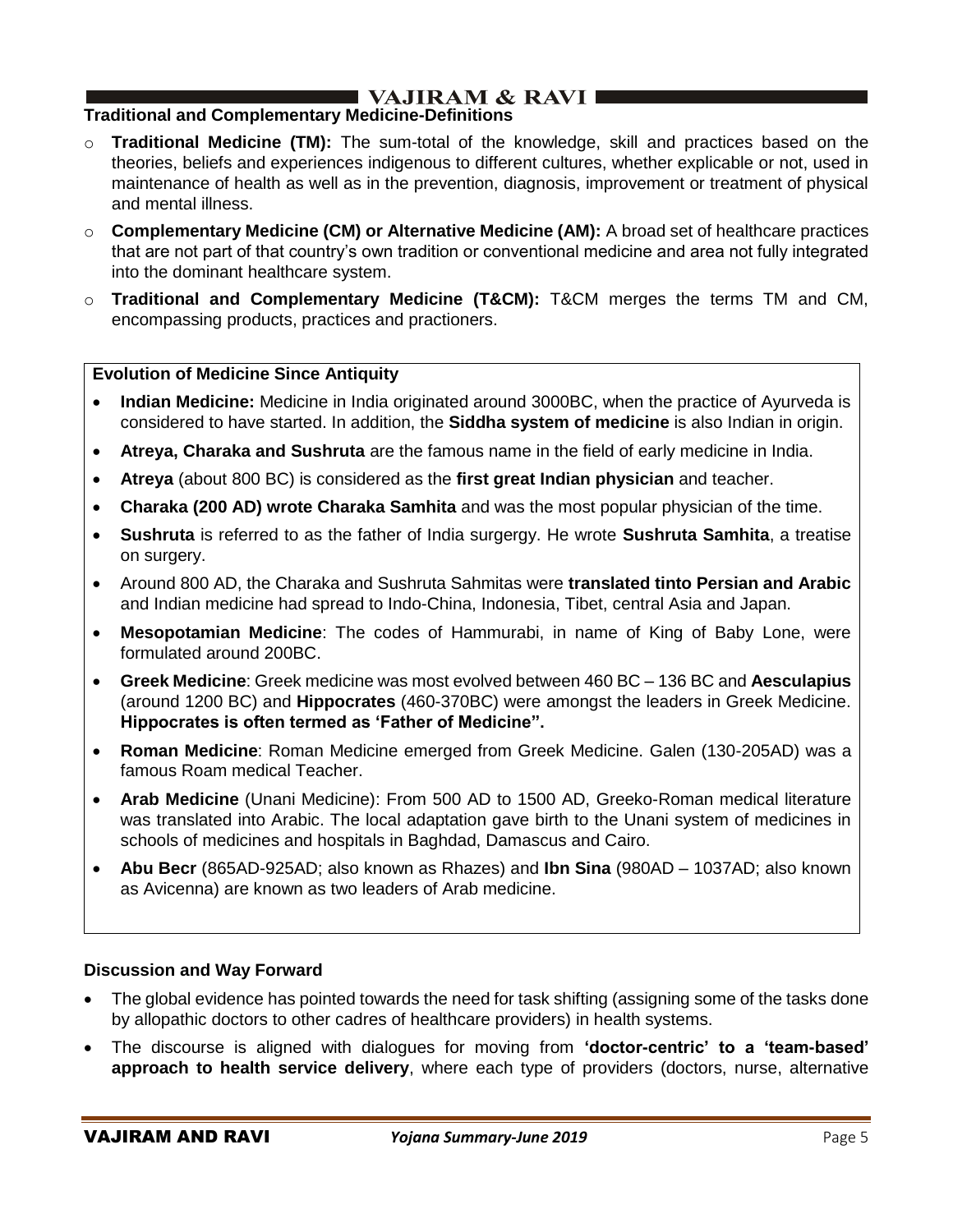## I VAJIRAM & RAVI ∎

system of medicine, pharmacist counselor) play different and complementary roles. India is making some progress in this area through MLHP under HWCs, yet more is needed.

• The ongoing initiatives at all levels need support through government leadership and financing.

### **Traditional/Indigenous/Alternative Systems of Medicine in India**

- **Ayurveda:** The Ayurvedic System of Medicine evolved nearly 5000 years ago (3000 BC). The word Ayurveda means 'Science of Life' and employs treatment modalities, such as purification, palliation, prescription of various diets, exercises and the avoidance of disease causing factors.
- **Unani Medicine:** Unani Medicine originated in the Arab world. Unani medicine treats a patient with diet, pharmacotherapy, exercise, massages and surgery. It was introduced in India around the  $10<sup>th</sup>$  century AD.
- **Homeophaty:** The word 'Homeopathy' is derived from the Greek words, 'Homois' meaning 'similar' and 'pathos' means 'suffering'. It originated in Germany and was introduced in India around1810-1839.
- Homeopathy is based on the **law of healing- "similia SimilibusCurantur'** which means 'likes are cured by likes'. It uses highly individualized remedies selected to address specific symptoms or symptom profiles.
- **Siddha:** This system has originated in India and is amongst the oldest systesof medicine in the country. It takes into account the patient, his/her surroundings, age, sex, race, habitat, diet, appetite, physical condition etc. to arrive at the diagnosis.
- Siddha System **uses minerals, metals and alloys and drugs and inorganic** compounds to treat the patients. Unlike most T&CM, this system is largely therapeutic in nature. Siddha literature is in Tamilnadu.
- **Sowa-Ripa:** The word combination means the 'science of healing' and its considered one of the oldest living and well-documented medical traditions of the world. It **originated from Tibet** and is widely practiced in India, Nepal, Bhutan, Mongolia and Russia.
- **Yoga & Naturopathy:** The concepts and practices of Yoga are reported to have originated in India. Naturopathy or the naturophatic medicine is a drugless, non-invasive system of medicine imparting treatments with natural elements based on the theories of vitality, toxemia and the selfhealing capacity of the body as well as the principles of healthy living.
- The common naturopathy modalities include counseling, diet and fasting therapy, mud theory, hydrotherapy, massage therapy, acupressure, acupuncture, magnet therapy and yoga therapy.

## **Conclusion:**

- There is a focus, both globally and in India, on strengthening primary healthcare (PHC) and advancing UHC, which would require interventions at all level of health system.
- This is possible if the potential contribution of T&CM to improve health services and health outcomes is fully used any by ensuring that users are able to make informed choices about self-healthcare.
- This would also need the right mix of preventive, promotive and curative health services and increasing integration of traditional, complementary and alternative systems of medicine (T&CM) in conventional health system.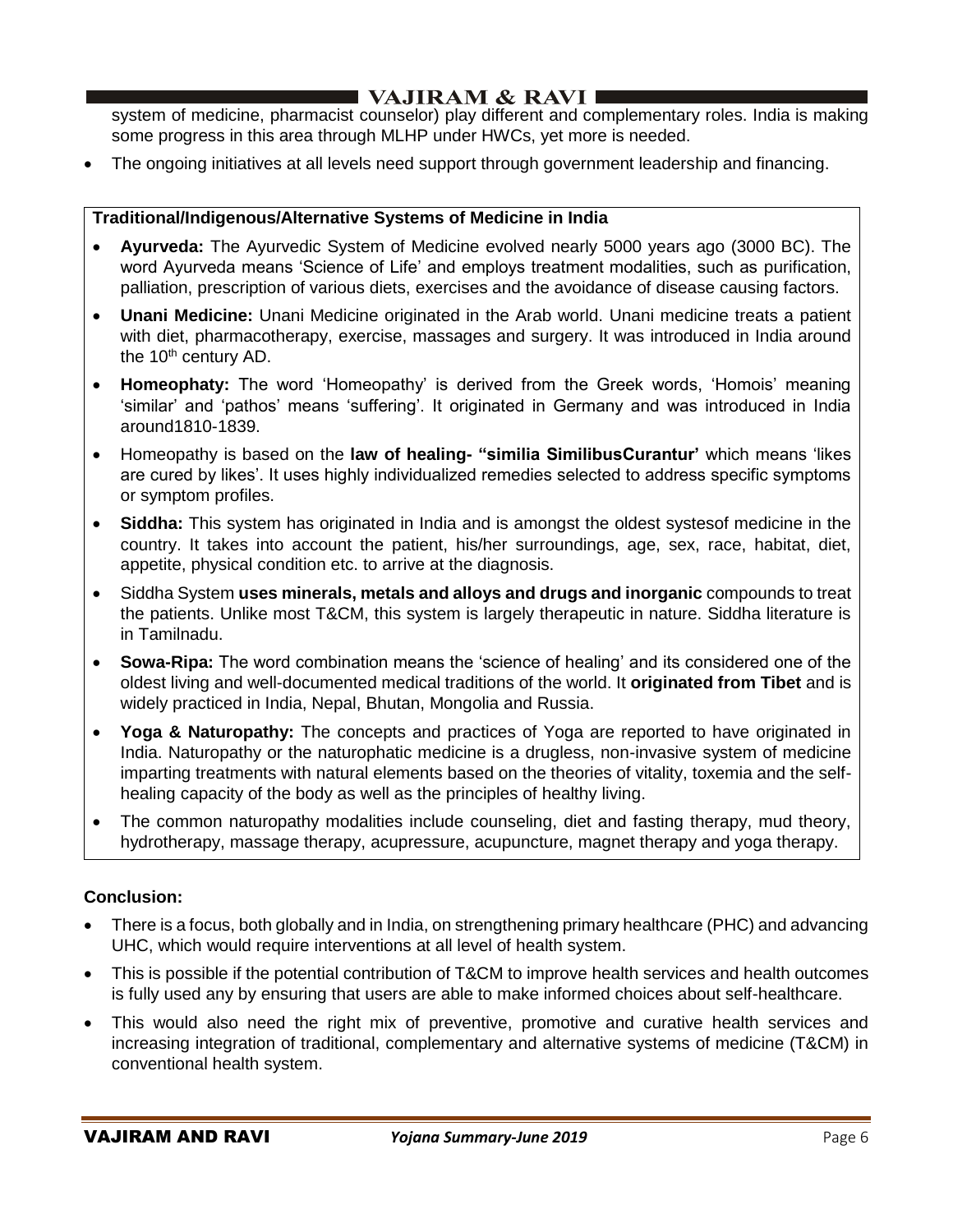#### I VAJIRAM & RAVI ∎ **WORLD ENVIRONMENT DAY JUNE 5, 2019**

- World Environment Day (WED) is celebrated on the 5<sup>th</sup> of June every year.
- WED was established in 1972 during the United Nations Conference on the Human Environment, which led to the creation of the **United Nations Environment Programme (UNEP).**
- In 2018, **India was the host** for World Environment Day and the theme was focused on **Plastic Pollutions**, which is one of the most challenging environment concerns today.
- In 2019, **China is the host** for World Environment Day celebrations on the theme, **'Air Pollution'.**
- The report, **Air Pollution in Asia and the Pacific: Science-based solutions,** is the first comprehensive scientific assessment of the air pollution outlook in Asia and the Pacific. It details 25 policy and technological measures that will deliver benefits across sectors. These are as follows:
- **1.** Strengthen emission standards for road vehicles
- **2.** Regularly maintain and inspect vehicles
- **3.** Mainstream electric vehicles
- **4.** Provide better mobility options
- **5.** Control dust from construction and roads
- **6.** Reduce emissions from international shipping
- **7.** Improve post-combustion control
- **8.** Strengthen industrial process emissions standards
- **9.** Introduce efficient brick kilns technology
- **10.** Control methane from oil and gas production
- **11.** Improve solvent use and refinery controls
- **12.** Use environmentally-friendly refrigerants
- **13.** Provide clean cooking and heating options
- **14.** Strictly enforce bans on household waste burning
- **15.** Provide incentives for improved energy efficiency in households
- **16.** Increase renewable electricity generation
- **17.** Improve energy efficiency for industry
- **18.** Recover coal mining gas
- **19.** Improve livestock manure management
- **20.** Strengthen management of nitrogen fertilizer application
- **21.** Better management of agricultural crop residues
- **22.** Prevent forest and peatland fires
- **23.** Promote more efficient rice production practices
- **24.** Stop biogas leakage from wastewater treatment
- **25.** Improve solid waste management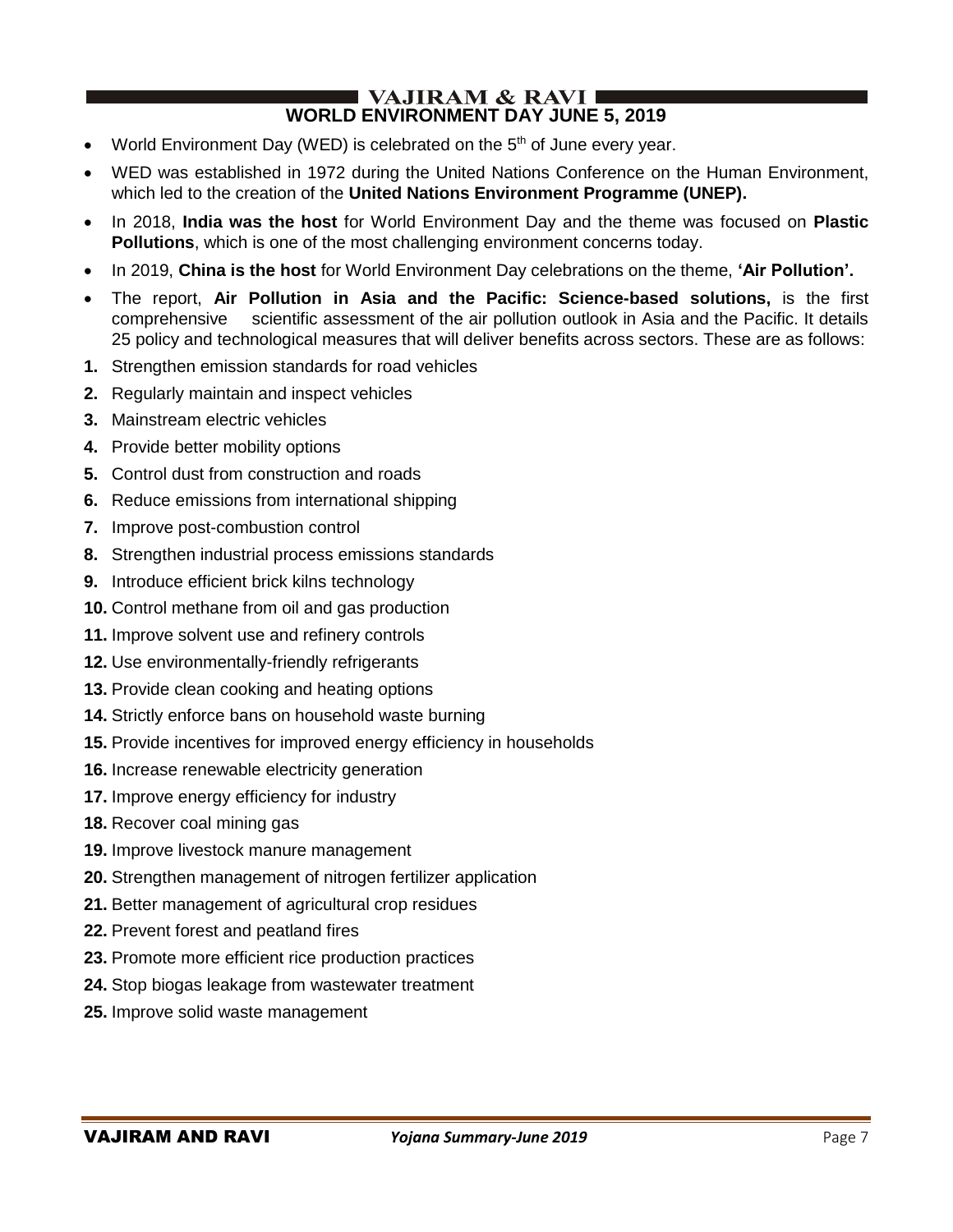#### $\blacksquare$  VAJIRAM & RAVI $\blacksquare$ **SIDDHA SYSTEM OF MEDICINE IN A NUTSHELL**

- The term '*Siddha*' is derived from the root word '*Siddhi*' which means 'an object to be attained' or 'perfection'.
- The *Siddha* system of medicine owes its origin to medicinal ideas and practices of a class of **Tamil sages called the** *Siddhars* – 'perfected' or 'holy immortals'
- They had firm faith in the '**deathless' physical body** being in tune with the spiritual immortal 'soul',

## **Basic Human Principles – 96** *Thathuvas*

### **A. Five Elements**

• The primordial elements are called *panchamaha bootham,* namely *mann* (earth), *neer* (water), *thee* (fire), *kattru* (air) and *aagayam* (space)

### **B. Three Humours**

- To regulate the living body easily the five primodial elements were concised into three humours namely *vazhi* (vadham or air), azhal (pittam or heat) and Iyyam (kapha or cold), When humours are in natural equilibrium and harmony, a person enjoys the best of health.
- The first one third of one's life is considered as *vazhi* period where a person grows physically, psychologically, emotionally, spiritually, etc.
- The second third of ones life is considered as *azhal* period where life is considered to be in the maintenance phase in physiological condition.
- Finally, the last one third of one's life is physiologically attributed to *Iyyam* period or the destructive/senile phase of one life.

### **C. Five Sheaths (Kosham)**

- The nature of being human encompasses physical and psychological aspects that functions as one holistic system. The *kosham* system refers to different aspects as layers of subjective experience.
- They are *paruva udambu – annamaya kaosham* (food- apparent-physical sheath), *vali udmambu*  pranaamaya kosham (air-apparent-sheath), *mana* udambu- manomaya kosham (mind-apparent sheath), arivudambu – vijnanamaya kosham (wisdom-apparent-Intellectual sheath) and inba udambu – anandamaya kosham (bliss-aparent sheath).

### **D. Ten Pranic Air (Vayus)**

• These ancillary vayus are not just responsible for physiological function but also contribute to the psychological and spiritual component.

### **Siddha Therapy**

• The foremost substance given for an imbalance of three humours or illness is of herbal origin.

## **Conclusion:**

• Siddha Medicine is a unique blend of therapies which provide holistic care and offer advice for a more natural healthy lifestyle.

## **HOMEOPATHY TREATS YOU IN PERSON**

• Homeopathy is an age-old system of healing, with its discovery dating back to 1796. It was discovered by a **German doctor, Dr. Samuel Hahnemann**, in his discontentment with the then medical practices and lack of cures.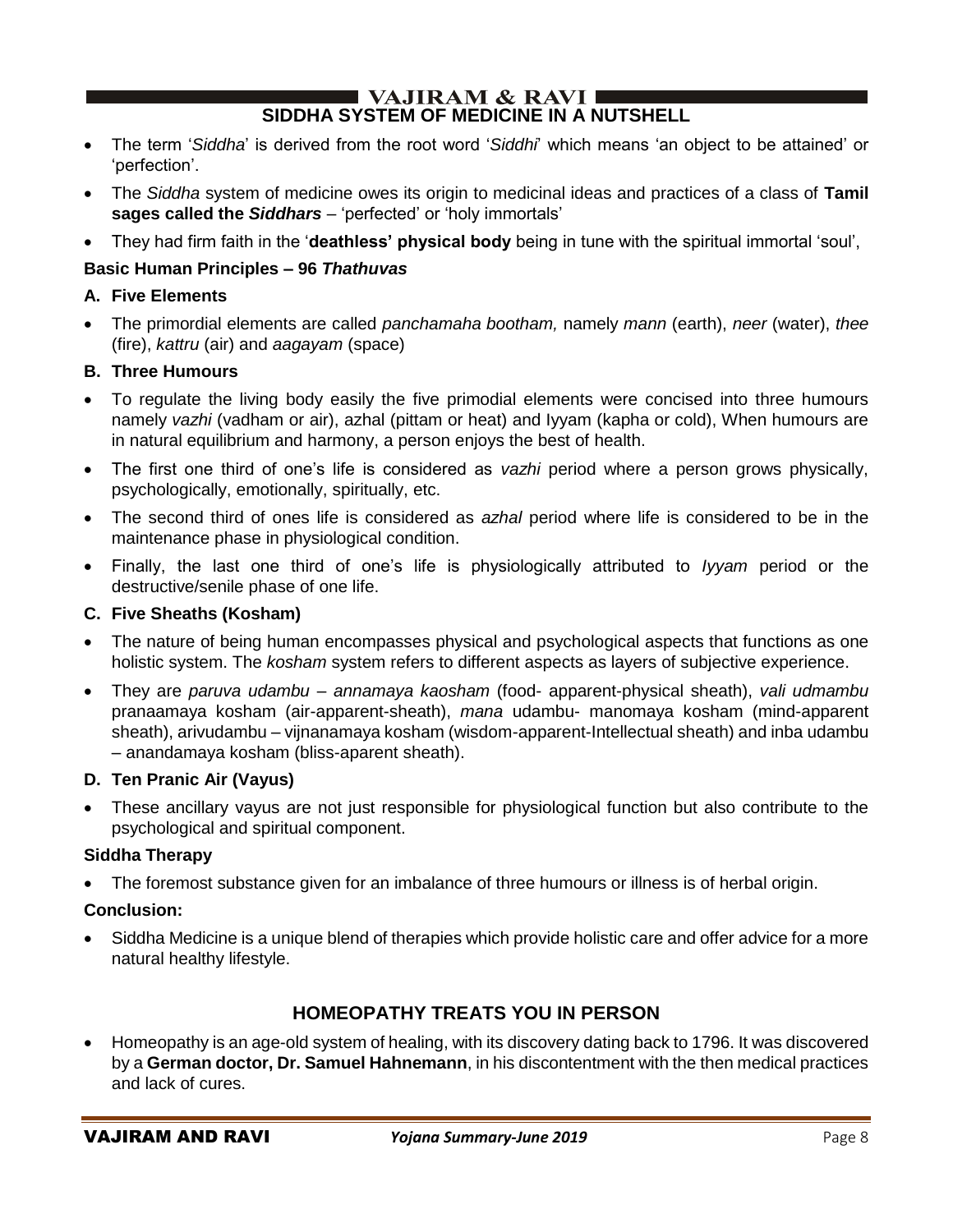• Homeopathy is a **nature-based system** that treats holistically as well as individually, by way of stimulating one's own immunity capable to fight an illness.

### **Why Choose Homeopathy**

- The principles that Homeopathy works on include such **nature-based, pragmatic facts**, like treating a person *holistically,* through a *single, simple medicine,* prepared in a *dynamic manner,* and prescribed in a *dosage that is just enough* to stir up the self-healing mechanism of your own body.
- One of the potential aspects of Homeopathy is that it addresses these conditions in a patient successfully, that too with single, or at the most with two medicines.
- Homeopathy treats the multi-morbid person as a whole, which works on bringing back the biological functions in order, thereby addressing them all, and thus helping the patient holistically and simultaneously improving his/her general well-being.

### **Homeopathy is A Science as well as Art**

• Finding the right homeopathic medicine for a person who is sick requires taking into account his individualistic response to the disease agent, as well as understanding the person as a whole, which is certainly a work of art.

### **Finding a Homeopathy Doctor**

- Homeopathic doctors are given **BHMS (Bachelors of Homeopathic Medicine & Surgery)** after their graduation. This is a five and half years' course, including one-year mandatory internship.
- These days, many BHMS doctors are advancing their knowledge by doing M.D. in Homeopathy after which they mention M.D. (Hom.) against their names.
- Following their degrees, the Homeopathy doctors are registered under the **statutory registration boards** of their respective states, and/or under a central registration body, Central Council of Homeopathy, which is an autonomous body of Government of India.

## **UNANI SYSTEM OF MEDICINE: THE SCIENCE OF HEALTH AND HEALING**

Unani System of Medicine is a comprehensive medical system, which meticulously deals with the various states of health and disease.

### **Principles of Unani Medicine**

- **Temperament** (Mizaj) of a patient is given great importance in diagnosis and treatment of disease with natural remedies derived mostly from plants.
- Temperament is also taken into consideration for identifying the most suitable diet and lifestyle for promoting the health of particular individual.
- Unani system of Medicine consideres the entire universe including human beings, disease, drugs, environmental factors etc. to be intrinsically defined by **four primary qualities** – Hot, Cold, Dry and Wet.
- These qualities are reflected in all the basic concepts of Unani System of Medicine such as elements, temperament and four humours, which are used for describing and correlating human health and disease with promotive and curative factors e.g. diet and drugs.
- While diagnosing and treating a disease, Unani System of Medicine looks holistically into the overall physical, mental and spiritual aspects of a person.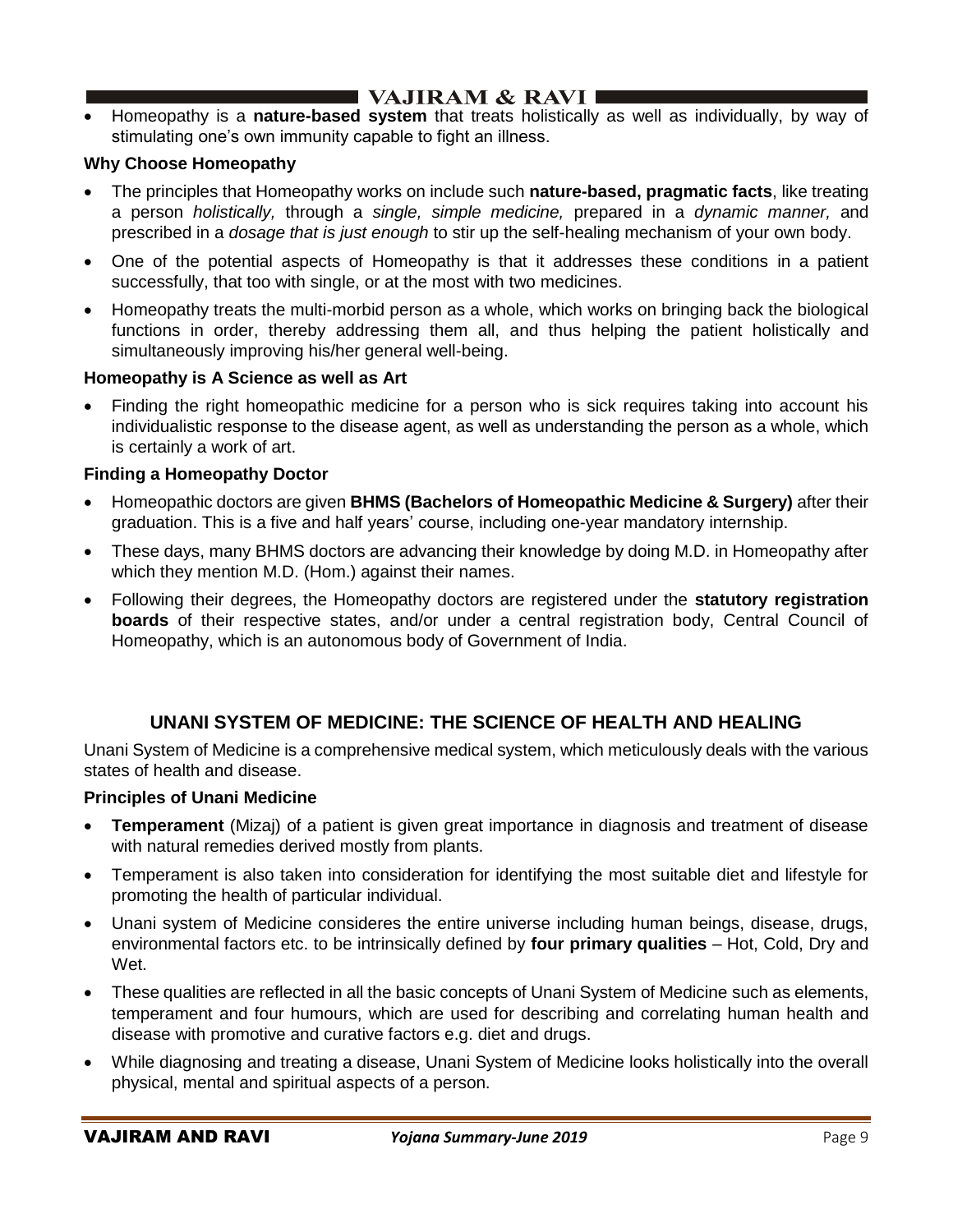# **I** VAJIRAM & RAVI  $\blacksquare$

• Unani System of Medicine has also emphasized on the importance of psychiatric treatment in the management of various disease.

### **Research and Development**

• **Central Council for Research in Unani Medicine** (CCRUM) under the Ministry of AYUSH, Government of India has, over the past three and a half decades, emerged as the leading research organization in Unani Medicine.

### **Conclusion:**

• India has emerged as the world leader in Unani System of Medicine with its note-worthy network of well-developed quality educational institutions, comprehensive healthcare facilities, state of the art research and quality drug manufacturing industries.

## **WORLD BOOK DAY 20219**

• Publications Division celebrated the World Book Day on April 23, 2019. UNESCO, in its General Conference held in 1995, choose this day as the World Book Day to be celebrated every year.

## **HOMEOPATHY IN INDIA – AN OVERVIEW**

• The World Health Organization (WHO) data suggested that Homeopathy is currently the second largest system of medicine in the world.

### **Homeopathy in India**

- Homeopathy **came to India in 1810** when Dr. Johm Martin Honigberger, a French traveler who learnt homeopathy from Dr. Hahnemann, visited India and treated patients.
- He **treated Maharaja Ranjit Sigh**, the-then-ruler-of Punjab, with a homeopathic remedy Dulcamara while he suffered from paralysis of the vocal cords.
- **Babu Rajendra Lal Dutt** (1818-1889) may be called the **Father of Indian Homeopathy**.

### **Recognition of Homeopathy in by Government of India:**

### **A. Central Council of Homeopathy:**

• The Central Council of Homeopathy Act was made in 1973 and the Central Council of Homeopathy (C.C.H.) in December, 1974.

### **B. The Homeopathic Pharmacopoeia Laboratory (HPL):**

- (HPL) has been established in the year 1975 as the standard setting-cum-drug testing laboratory at a national level.
- It has been declared as Apex Drug Testing Laboratory for the purpose of quality control.
- This laboratory is functioning in the Central Government Office complex at Kamala Nehru Nagar, Ghaziabad.

## **C. The National Institute of Homeopathy:**

- The National Institute of Homeopathy was established in December, 1975 as an autonomous organization under the Ministry of Health and Family Welfare, Govt. of India.
- **D. Central Council for Research in Homeopathy:** Established in Delhi in 1978.
- **E. Formation of Separate Department for all existing alternative system of medicine:**
- *AYUSH* (Ayurveda, Yoga & Naturopathy, Unani, Siddha and Homeopathy), in November, 2003.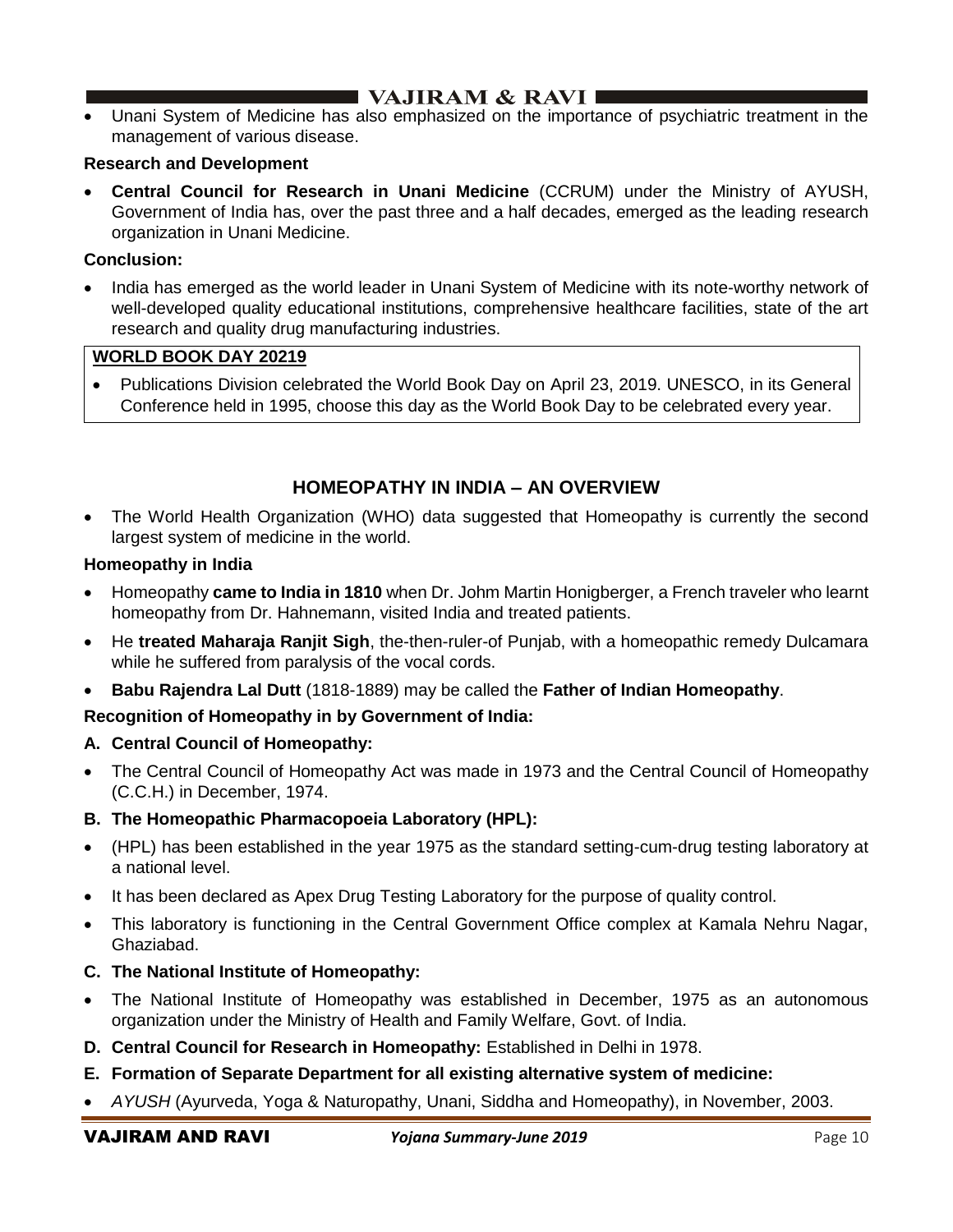On 29<sup>th</sup> September 2014. The Government launched the National AYUSH Mission with the objectives of providing cost effective AYUSH Services, with a universal acces.

### **Conclusion:**

Homeopathy has proven strength in the treatment of allergic disorders, skin diseases, children's problems, several so-called surgical problems like piles, tonsillitis, sinusitis, menstrual disorders, life style diseases and common mental and emotional disorders.

## **NATUROPATHY: THE SCIENCE OF HEALTH AND WELLNESS**

### **Concept of Health and Wellness in Naturopathy:**

- Naturopathy is a traditional system of healing based upon natural principles that govern life, living and health.
- The references of such principles **can be found in the scriptures like Vedas**, **Upanishads and Epics like Ramayana and Mahabharata**.
- Naturopathy is called a **drugless system of healthcare** based on well-founded philosophy and practices.
- Its main emphasis is on holistic approach to health, covering not only physical but also the mental, moral and spiritual aspects.
- The salient feature of Naturopathy practice is that is **educates the patient** in health matters. Naturopathic practices are easy to follow and can be integrated systematically in the daily routine of people.
- Naturopathy believes that all living beings in nature stay healthy as long as they are tuned with the natural laws.
- Naturopathy is recognized and promoted as an independent system of healthcare under the ambit of AYUSH.
- Naturopathy believes that entire universe is composed of **five basic elements Panchamahabhutas**  viz. Eather (akasha), Air (vayu), Fire (Agni), water (jala) and Earth (prithvi) and so is the human body.
- Imbalance of these elements creates disease. The diseases can, therefore be treated by the appropriate use of these elements and such treatments are called **Prakritik Chikitsa** or Naturopathy.

### **Therapeutic Modalities Used in Naturopathy:**

- The main therapeutic modalities of Naturopathy employed for preventive promotive and curative purpose are following
- o Upvas Chikitsa (Fasting Therapy)
- o Aahar Chikitsa (Diet Therapy)
- o Mitti Chikitsa (Mud Therapy)
- o Jala Chikitsa (Hydro Therapy)
- o Malish Chikitsa (Massage Therapy)
- o Surya Kiran Chikitsa (Helio Therapy)
- o Vayus Chikitsa (Air Therapy)
- o Yoga Chikitsa (Yoga Therapy)